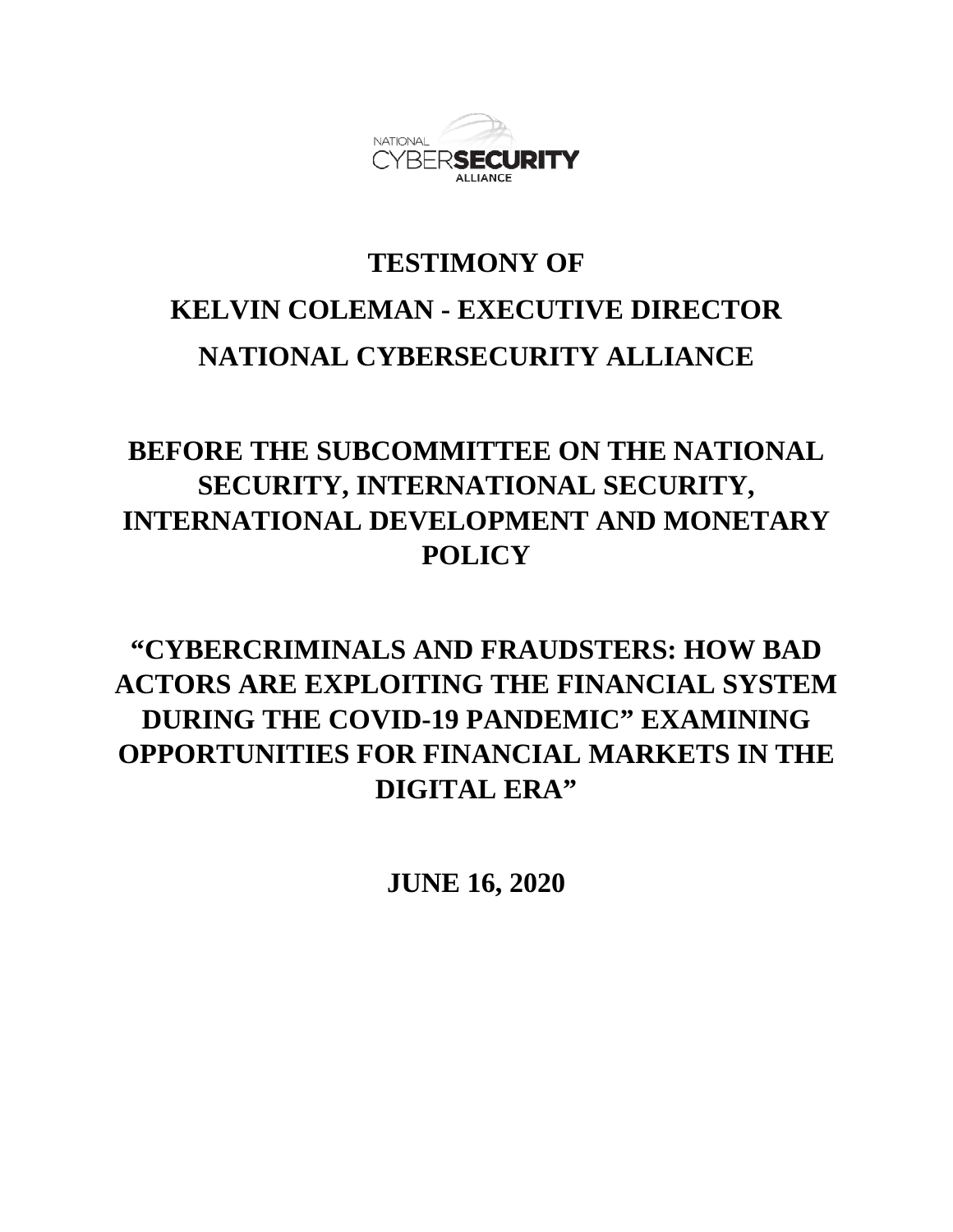Chairman Cleaver, Ranking Member Hill, and Members of the Committee:

Thank you for inviting me to join today's hearing. It is an honor to be here. My name is Kelvin Coleman. I am the Executive Director and Chief Executive Officer of the National Cyber Security Alliance, an organization comprised of twenty-seven of world's leading companies in technology and cybersecurity.

I am pleased to represent the National Cyber Security Alliance (NCSA) at this important hearing. NCSA's core mission is to build strong public/private partnerships to create and implement broad-reaching education and awareness efforts to empower users at home, work and school. We provide users with the information they need to keep themselves, their organizations, their systems and their sensitive information safe and secure online and encourage a culture of cybersecurity. Simply put, our vision is to empower a more secure, interconnected world.

We work hard every day on this vision because the United States confronts a dangerous combination of known and unknown cyber vulnerabilities. And we have known about these vulnerabilities for quite some time now. Today, we face strong and rapidly expanding adversaries with ever increasing cyber capabilities. We face persistent, unauthorized, and often unattributable intrusions to Federal, State, Local and private sector networks. The products and processes we put into place to mitigate these challenges are certainly part of the solution but I believe we need to focus even more on another aspect: partnerships.

NCSA is the proven public/private partner that focuses industry and government efforts. We do this by: 1) Convening partners who recognize strength in the security collective; 2) Educating individuals on cybersecurity best practices; and 3) Amplifying collective efforts to increase cybersecurity awareness. To accomplish these goals, we rely on a number of programs and partners.

This is especially true during the COVID-19 era. NCSA, our board member companies, federal partners and non-profit collaborators have worked swiftly to provide organizations and individuals with relevant and helpful information to address security and privacy concerns surrounding the global COVID-19 outbreak.

To help individuals and organizations find resources they can use and share, NCSA has launched the **COVID-19 Security Resource Library**. This library features free and updated information on current scams, cyber threats, remote working, disaster relief, and more. NCSA will work diligently to update this page regularly as resources become available. We also created a Covid-19 webinar series for the small and medium size business community. The webinar series focused on teleworking, e-commerce and mobile payment security. The Federal Trade Commission was featured in the series.

One of our primary tools in this effort to educate Americans on threats and solutions related to technology is **Cyber Security Awareness Month** (CSAM). Led by NCSA, CSAM is held in October and is a collaborative effort between government and industry that raises cybersecurity awareness and ensures that all Americans have the resources they need to be safe and secure online.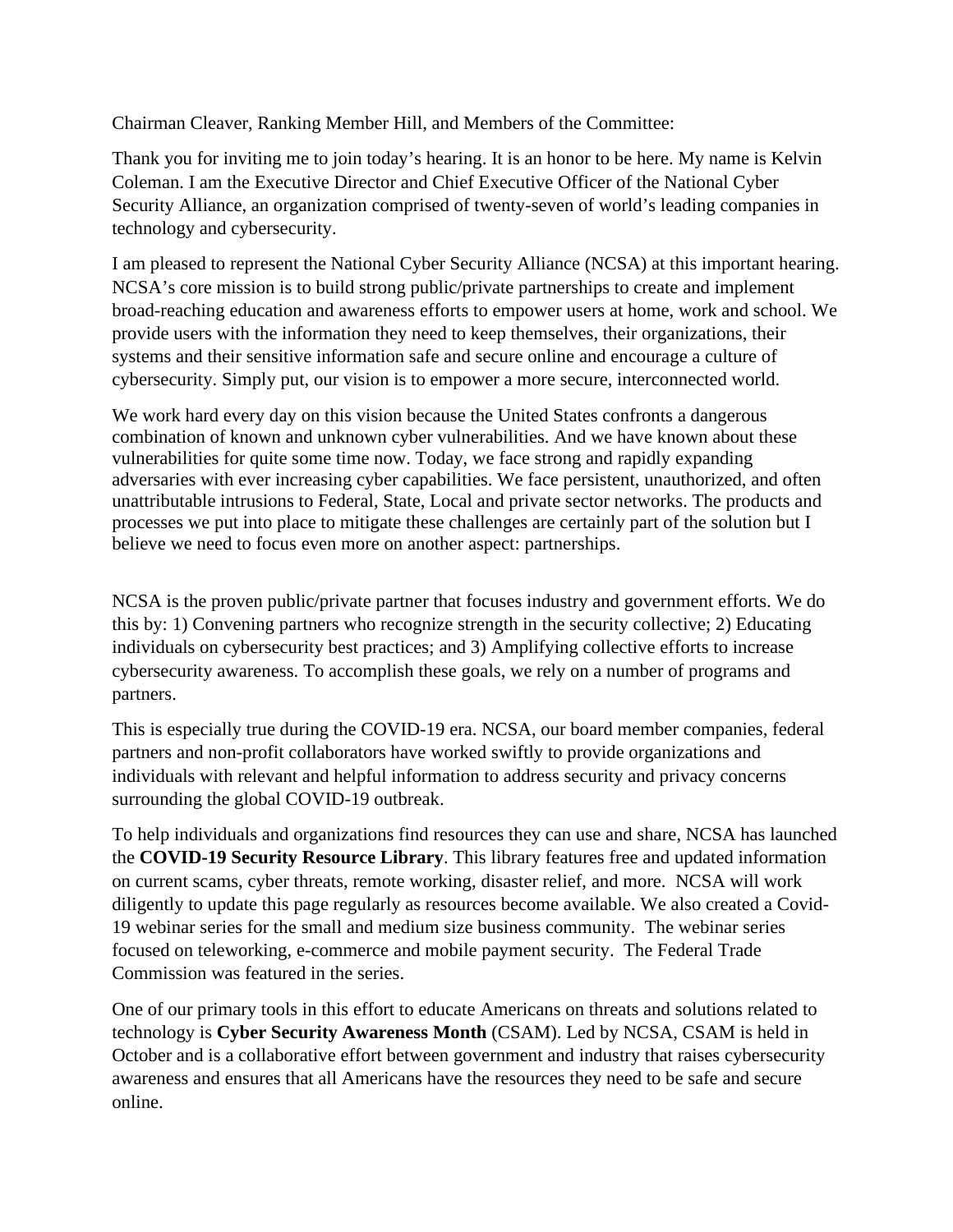Focusing on key areas like privacy, consumer devices, and e-commerce, CSAM emphasizes shared responsibility and personal accountability in cyberspace, stressing the importance of taking proactive steps to enhance cybersecurity at home and in the workplace.

During CSAM, we emphasize the importance of cybersecurity awareness; however, the conversation does not end when October is over. Cybersecurity awareness should consistently be part of conversations with stakeholders, family, friends, and our communities.

Another vehicle NCSA uses to raise awareness is our **Data Privacy Day campaign**. This campaign, led by NCSA, began in the United States and Canada in January 2008 as an extension of the Data Protection Day celebration in Europe. Data Protection Day commemorates the Jan. 28, 1981, signing of Convention 108, the first legally binding international treaty dealing with privacy and data protection. On Jan. 27, 2014, the 113th U.S. Congress adopted [S. Res. 337,](https://www.gpo.gov/fdsys/pkg/BILLS-113sres337ats/pdf/BILLS-113sres337ats.pdf) a non-binding resolution expressing support for the designation of Jan. 28 as "National Data Privacy Day."

Data Privacy Day is the signature event in a greater privacy awareness and education effort. Year-round, NCSA educates consumers on how they can own their online presence and shows organizations how privacy is good for business. NCSA's privacy awareness campaign is an essential component of the global online safety, security and privacy movement.

A third program that NCSA uses to build a more secure world is **CyberSecure My Business**. CyberSecure My Business is a national program whose mission is to help small and mediumsized businesses (SMBs) learn to be safer and more secure online. The program offers a series of virtual and in-person, highly interactive and easy-to-understand workshops based on the National Institute of Standards and Technology (NIST) Cybersecurity Framework to educate the SMB community about:

- Identifying and understanding which business assets ("digital crown jewels") others want
- Learning how to protect those assets
- Detecting when something has gone wrong
- Responding quickly to minimize impact and implement an action plan
- Learning what resources are needed to recover after a breach

Additional components of CyberSecure My Business include: monthly webinars with industry, government and nonprofit cybersecurity experts, online portal of resources to help the SMB community and monthly newsletters summarizing the latest cybersecurity news.

In addition to these programs, NCSA also offers a number of resources that speak to online safety basics, theft/fraud/cybercrime, key accounts and devices security and ways to manage privacy. One of our most popular resources are our toolkit and tip sheets. Updated annually, NCSA toolkit and tip sheets provide a comprehensive guide for individuals and organizations, regardless of size or industry, on engaging in and promoting cybersecurity awareness and developing effective practices that foster strong and lasting cybersecurity. The toolkit and tip sheets offer a variety of ways to get stakeholders engaged in the cybersecurity awareness effort anytime and anywhere.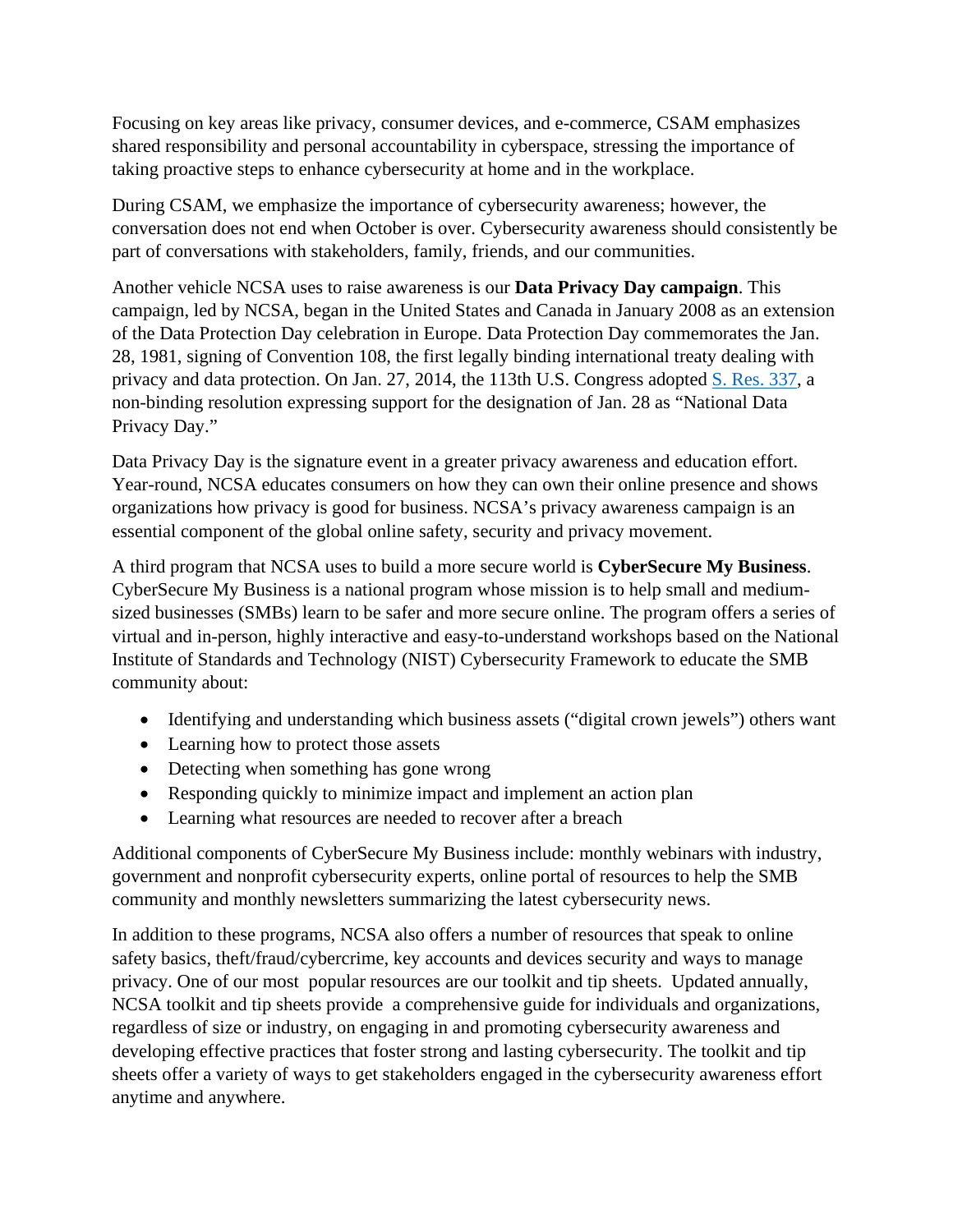While these programs and resources provide tremendous value in the fight to protect Americans, I would say our biggest asset can found in the incredible partnerships we have developed over the years in both the public and private sectors. Chief among those partnerships is the one NCSA shares with its 27 Board member companies.

NCSA's Board is comprised of some of today's leading companies in areas such as cybersecurity, software, social media and consumer services. Board member companies include:

ADP • AIG • American Express • Bank of America • CME Group • Cofense • Comcast • ESET North America • Facebook • Intel Corporation • Lenovo • Eli Lilly • LogMeIn Inc. • Marriott International • Mastercard • MediaPro • Microsoft • Mimecast • KnowBe4 • NortonLifeLock • ProofPoint • Raytheon • Trend Micro • Uber • US Bank • Visa, Inc. • Wells Fargo

NCSA Board member companies are viewed as leaders in cybersecurity education and awareness and are an integral part of making the organization a successful public-private partnership. The Board also provides NCSA with organizational and fiscal oversight.

While the private sector is an incredibly important partner, the Federal Government plays an equally important role in cybersecurity education and awareness. Chief among NCSA's Federal Government partners is the Cybersecurity and Infrastructure Security Agency (CISA).

CISA and NCSA have worked to enhanced tools and materials for cybersecurity awareness in a number of ways. Some of these include materials covering topics related to basic cyber hygiene, workforce, Internet of Things, Staying Safe Online During Tax Time (February and March); Digital Spring Cleaning, National Supply Chain Integrity Month (April); National Small Business Week (May); CyberTrip Advisor (June); National Cybersecurity Awareness Month (October); CyberSafe Holiday Shopping, Critical Infrastructure Security and Resilience Month (November) and Digital New Year's Resolutions (December). Other activities with CISA include redesigning the website with improved tools making it easier for consumers and stakeholders to engage in the various campaigns.

CISA and NCSA have worked in tandem to plan the "kick-off" of CSAM events across the nation. To engage diverse geographic areas, CISA & NCSA have coordinated with trusted community partners in CISA's 10 regional locations to encourage hosting CSAM events including facilitated workshops. Every year CISA leadership is invited to participate in the NCSA and Nasdaq Cybersecurity Summit. A signature CSAM initiative, this mediagenic event provides a unique and well-attended forum to discuss the state of cybersecurity.

While CISA is by far NCSA's closest Federal partner, we do engage with a number of other Federal departments and agencies including:

- National Institute of Standards and Technology
- Federal Trade Commission
- Federal Bureau of Investigations
- Small Business Administration
- Federal Trade Commission